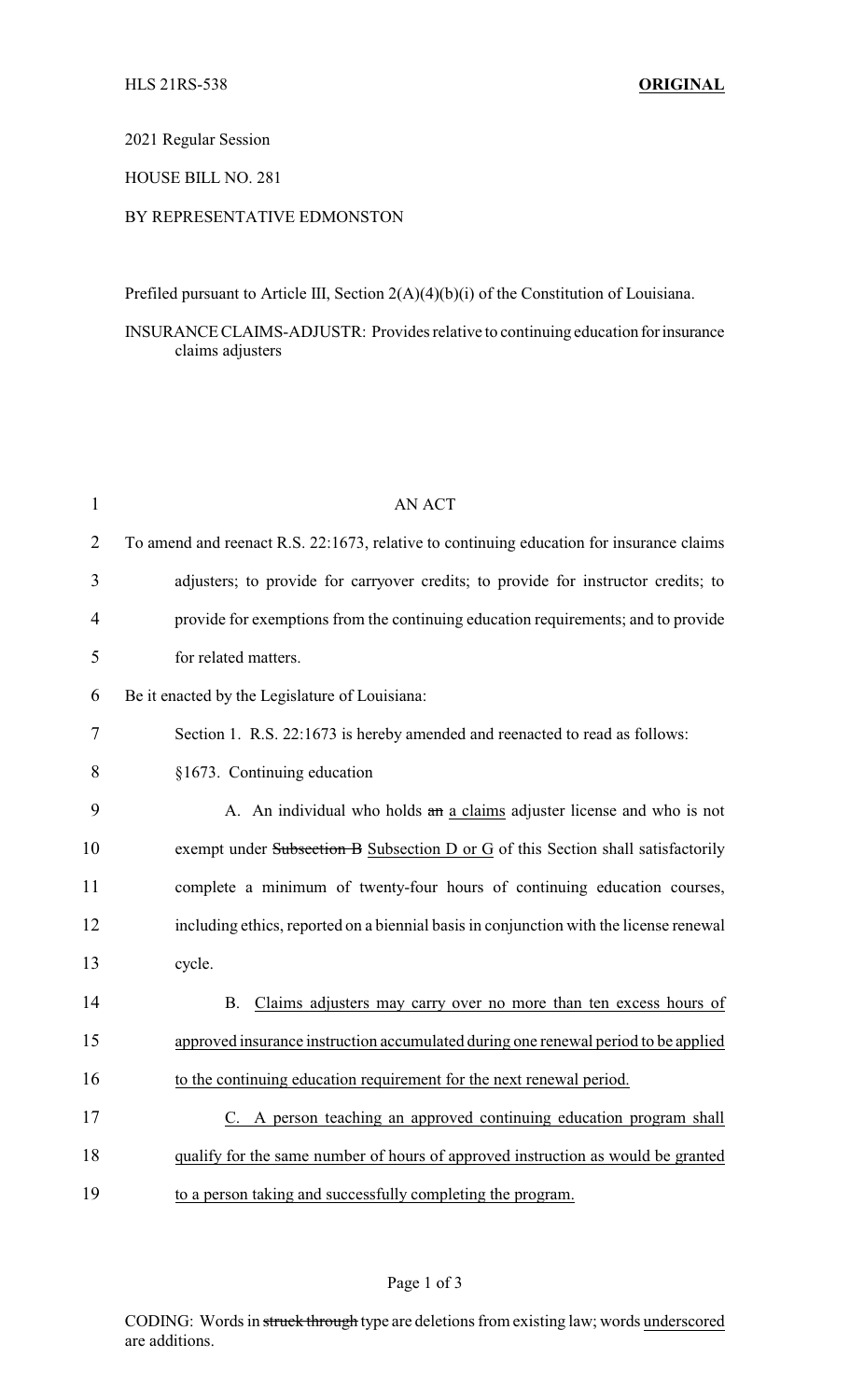| $\mathbf{1}$   | D.(1) The provisions of Subsection A of this Section shall not apply to any              |
|----------------|------------------------------------------------------------------------------------------|
| $\overline{2}$ | person sixty-five years of age or older who has at least fifteen years of experience     |
| 3              | as a licensed claims adjuster and who is either:                                         |
| 4              | (a) No longer actively engaged in the insurance business as a claims adjuster            |
| 5              | and who is receiving social security benefits, if eligible.                              |
| 6              | (b) Actively engaged in the insurance business as a claims adjuster and who              |
| 7              | directly or indirectly represents a licensed Louisiana insurer.                          |
| 8              | (2) Every applicant for the exemption provided in this Subsection shall attest           |
| 9              | to his eligibility on forms to be provided by the commissioner.                          |
| 10             | E. The commissioner may grant continuing education credits to any of the                 |
| 11             | following:                                                                               |
| 12             | (1) A licensed claims adjuster who participates in a qualified graduate level            |
| 13             | national designation program, passes the test required of such program, and earns a      |
| 14             | certificate of completion.                                                               |
| 15             | (2) A licensed claims adjuster who is a member of, and actively participates             |
| 16             | in, a state or national insurance association. The continuing education credit shall not |
| 17             | exceed four hours.                                                                       |
| 18             | F. The commissioner shall grant twenty-four hours of continuing education                |
| 19             | credits to a licensed claims adjuster who is a member of the legislature while that      |
| 20             | person is serving a term in the legislature.                                             |
| 21             | G. This Section shall not apply to either of the following:                              |
| 22             | $(1)$ An individual renewing $a_n a$ claims adjuster license for the first time after    |
| 23             | initial issuance.                                                                        |
| 24             | (2) Licensees holding nonresident claims adjuster licenses who have met the              |
| 25             | continuing education requirements of their home states and whose home states give        |
| 26             | credit to residents of this state on the same basis.                                     |
| 27             | E.H. Only continuing education courses approved by the commissioner shall                |
| 28             | satisfy the continuing education requirement of Subsection A of this Section.            |